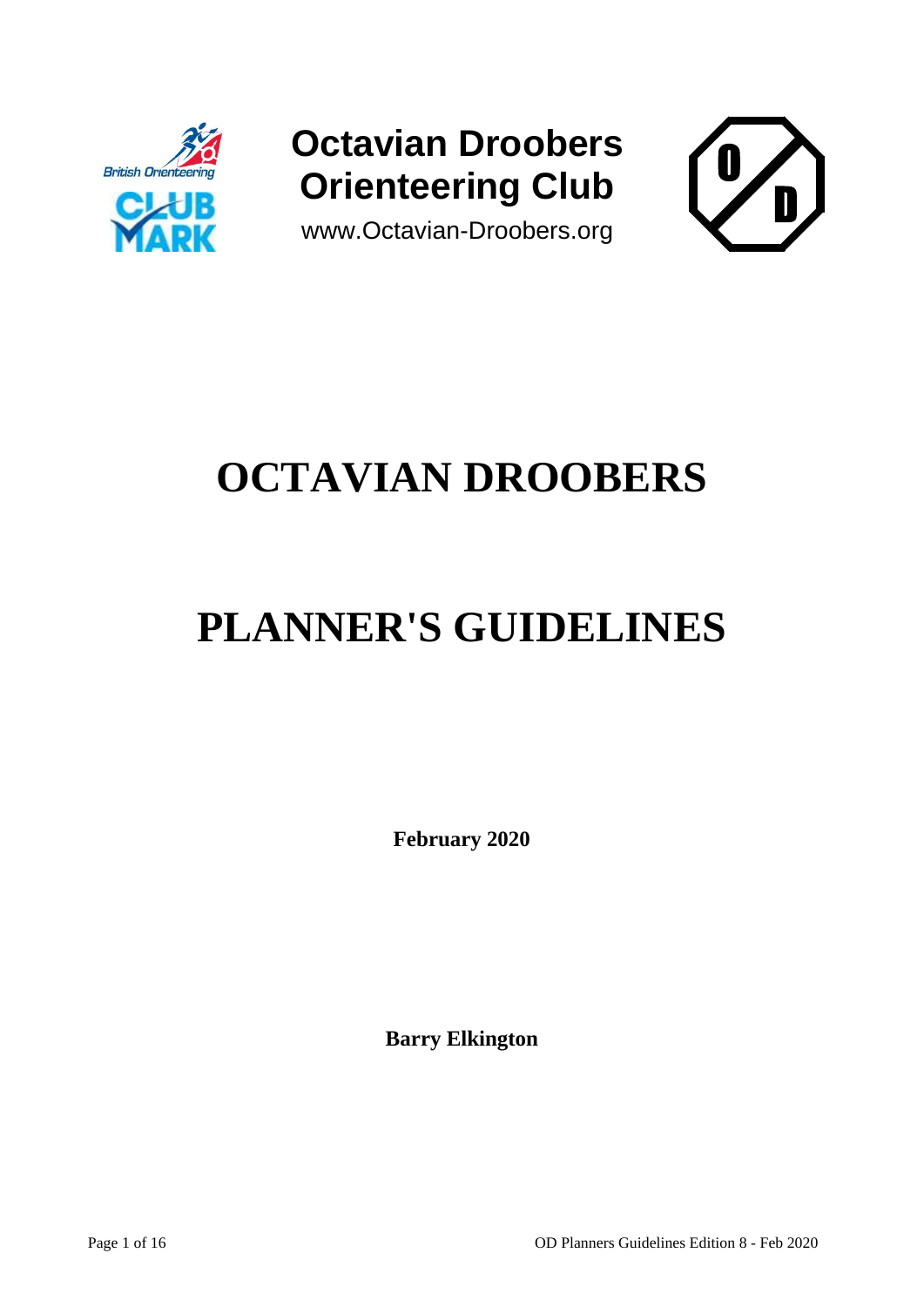### **INTRODUCTION**

These notes give an overview of the things to remember when planning a Colour Coded Event. The aim is to help you not to make some of the same mistakes as your predecessors.

The Planner's responsibilities are many and varied and these notes can be used as a list against which to tick off each item as it is achieved.

One thing that is not attempted here is to give very much help with planning the courses themselves. Guidance on this is contained in the other sets of notes and guidelines mentioned, in books, and of course from the Controller.

If you don't have a set, then you can download copies of the latest BOF Rules and Guidelines and the BOF Course Planning Handbook from the BOF web site.

The OD web site also contains a set of useful information on planning the various Colour Coded courses, and the requirements for a West Midlands League event. If you have any questions about these then contact Barry Elkington.

Look at other events you attend and think about how to improve on the way things were done and the courses planned there. Also talk to who ever planned and controlled the previous event on the same area. He or she will remember any particular problems from last time, and any useful contacts.

On the day of the event you will have plenty to do, so always allow more time than you think things will take. However, do try and find time to talk to some competitors after they have run and find out their opinion of your courses. Ask them what routes they took (they may have had ideas that you hadn't thought of). Do remember though that the competitors aren't always right, particularly if they have had a bad run.

Thanks are due to Pete Guillaume for many of the items contained in these notes. Any further comments and suggested improvements would be appreciated and incorporated into future editions.

#### **Barry Elkington. May 1990.**

SECOND EDITION: Revised with minor amendments in November 1990.

THIRD EDITION: Revised in January 1992 following publication of the 1992 edition of the BOF Rules and Guidelines.

FOURTH EDITION: Revised in January 1993 with minor changes and the names of new committee members.

FIFTH EDITION: Revised in September 1996 with minor changes to reflect the 1997 edition of the BOF Rules and Guidelines and the names of new committee members.

SIXTH EDITION: Updated for MS Word: August 2001

SEVENTH EDITION: Major rewrite in March 2012 to incorporate all the technology and process changes in recent years.

EIGTH EDITION : Minor revisions to change to SI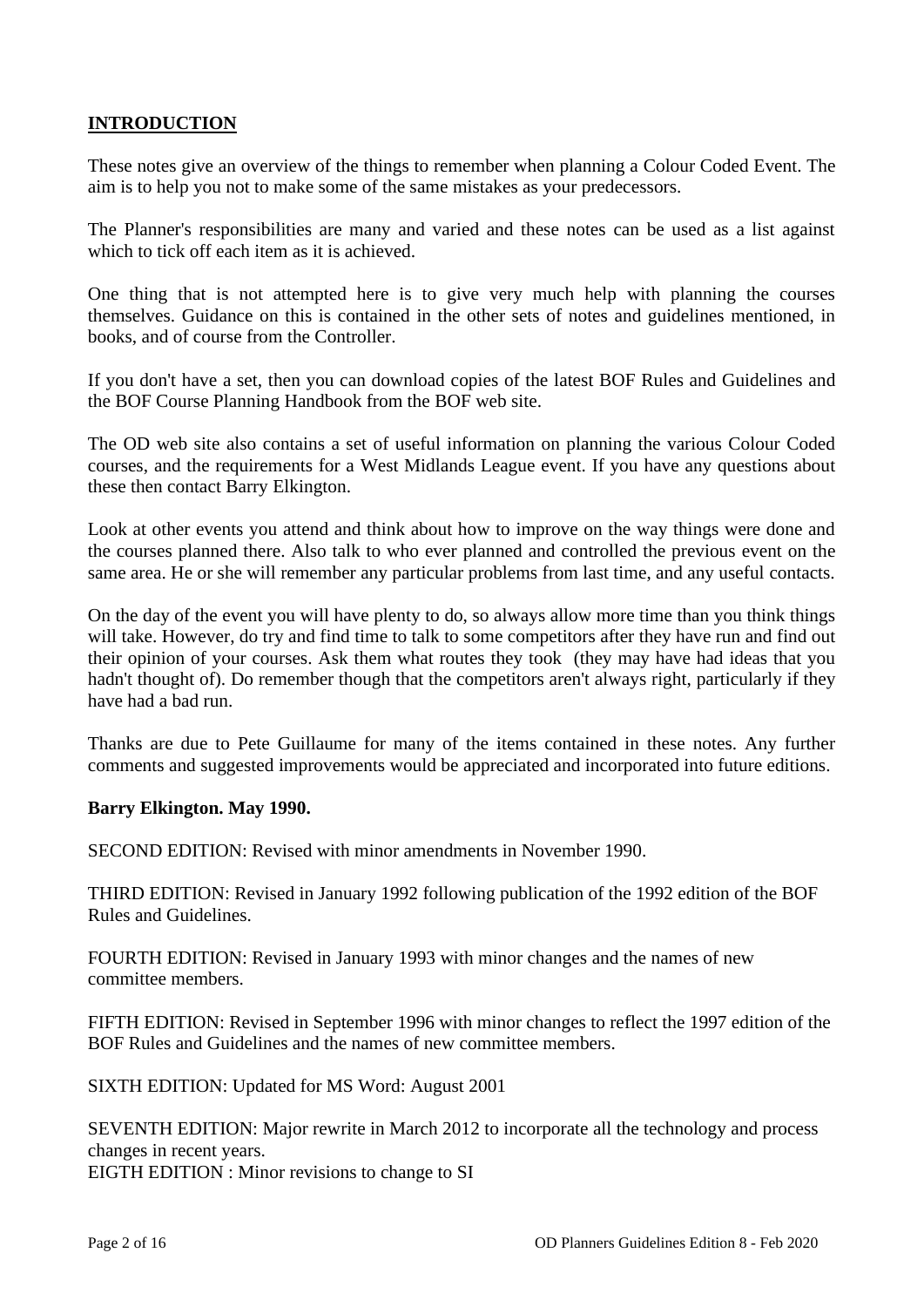#### **PLANNER'S RESPONSIBILITIES**

The planner is responsible for:

- Planning the courses
- Creating the Condes file with the courses and control descriptions (sounds technical, but don't worry as there is plenty of help available to do this)
- Getting the maps printed
- Getting the loose control descriptions printed
- Taped routes over fences, across fields, etc.
- Taping any Out of Bounds or dangerous hazards if required
- Sorting out the required SI units and banners
- Putting the controls out on the day
- Collecting them in again afterwards

**THE CONTROLLER:** There are always plenty of people around who can help you. In particular every event has a Controller appointed whose job it is to make sure everything, particularly the course planning, avoids any problems and adheres to the BOF Rules and Guidelines. Don't hesitate to contact him or her as soon as possible if you have any concerns.

During the planning process the Controller's role is to advise and offer opinions so that you finish up with courses that both you and the competitors will be happy with.

As the day of the event approaches the Controller's role changes to one of checking everything that you have done - maps, control descriptions, control site positions - to ensure there are no mistakes.

**THE ORGANISER:** Find out as soon as possible who the Organiser is.

WHAT IF? : Something unexpected happens. For example, your car won't start on the Sunday morning. The list could be endless, but at least give some thought to what you might do. Which other club member lives near enough to help you out? Would the Controller (plus a helper) be able to put out all the controls? Think about it beforehand, and above all, don't panic.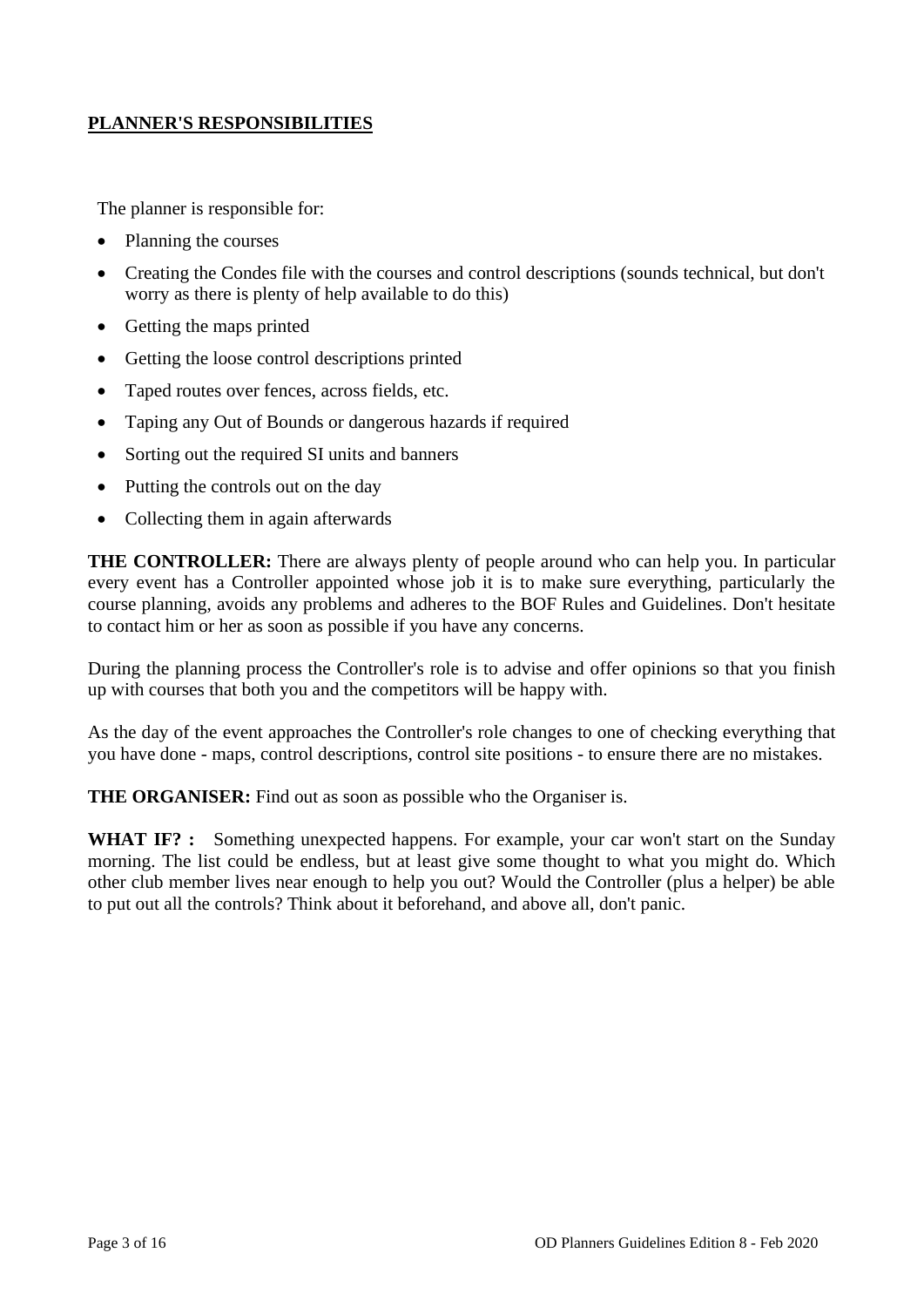#### **GETTING STARTED**

**TIMETABLE:** Draw yourself up a timetable as to when you intend to get each task finished - use the one at the back of these notes as a guide to everything that needs to be done. This should avoid a mad rush the day before the event.

**PERMISSIONING:** Margaret Willdig does this for you and you should not have to worry about contacting landowners, councils etc. However, you should talk to Margaret to understand any Outof-Bounds restrictions, sites of special scientific interest (SSSIs), what times you may go in the wood to do the planning, and who holds the keys to any gates.

**THE MAP:** Contact the holder of the club's OCAD map file of the area (probably Bruce Bryant or Mike Hampton) and get hold of a copy.

**CONDES:** This is the software that enables you to produce the courses and the control descriptions. The club has a licence for this, so you will need to get the club licence key from Barry Elkington and then download and install the software from the Condes web site ([www.condes.net](http://www.condes.net/)), which also has some videos introducing you to how to use it. Several club members are very familiar with using this software and will give help and advice as required.

**VISIT THE AREA:** Take a trip to the area with the map and just walk around to get a general feeling of the place. Think about what the runnability is like, and where the best parts of the area are. Mark on the map any nice control sites you come across, and any to avoid. This should give you enough to return home and start the planning process.

**START AND FINISH LOCATION:** You will need to agree with the Organiser where the car park is going to be before you choose the start and finish location. Ideally these should both be close to the car park, but if you have to compromise it is better to have a long walk to the start, and the finish near the car park rather than vice-versa. When you are visiting the area, preferably with the Organiser and Controller, make drawings of the start and finish so that you can remember what layout you have decided upon.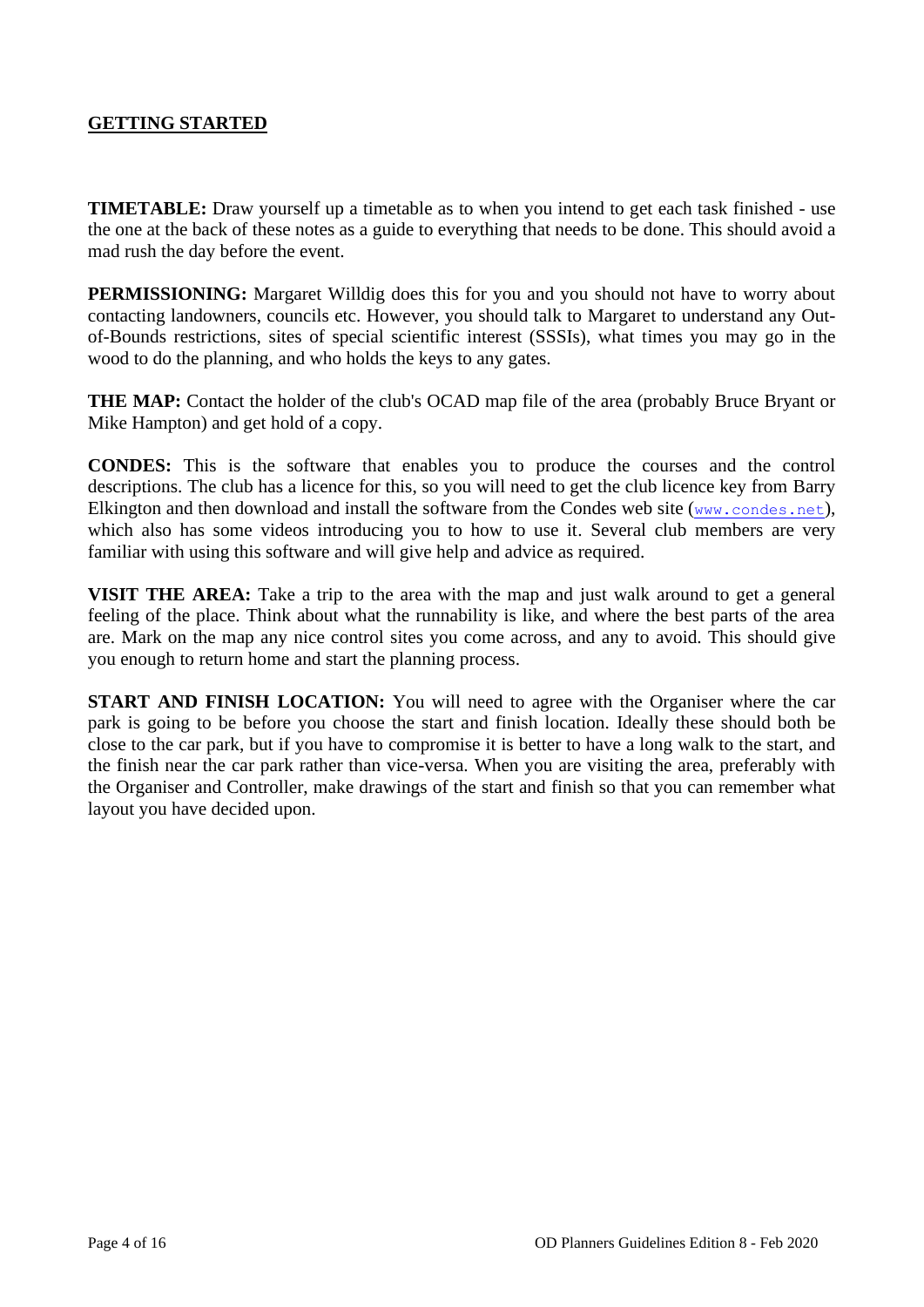### **PLANNING THE COURSES**

#### **ESSENTIAL READING:**

The BOF Rules and "Appendix B: Course Planning" from the BOF web site. Barry Elkington's "Course Planning Guides" from the Planner's section of the OD web site. "Planning Colour Coded Courses for the West Midlands League", also on the OD web site.

**FIRST DECISIONS:** A good starting point is to talk to the Controller.

Decide which courses are needed - colour and approximate length. It is usual at OD events to provide the full range of courses that are needed for a West Midlands League event - White, Yellow, Orange, Light Green, Short Green, Green, Blue and Brown. (If there is a String Course is handled separately and is not your responsibility).

On some of the OD areas it isn't possible to plan a Brown course without a lot of repetition, in which case it is better to stop at the Blue and advertise this fact in the pre-event information. You should always try and plan a White course because the children (and their parents) like it.

A summary of the range of lengths for each colour is in the West Midlands League document, and you should study the results of previous events held on the area (or one similar if you are lucky enough to be planning on a new one) in order to decide which end of the range you should be. Calculate the approximate course lengths you will need and make sure the Controller is happy with them.

**ARMCHAIR PLANNING:** A good way to start is to plan the easiest and shortest courses first and then work outwards. This ensures that the start and finish are in a suitable position for the technically easy courses. The Course Planning Guides provide details of suitable control sites, route choices, etc. for each course. On the longer courses plan good long legs first and then join them up with shorter legs. Courses of the right length and technical difficulty are the objective at this stage. The exact location of the controls can be adjusted later on.

Start by roughly sketching the courses on a printed copy of the map. Then, once you are reasonably happy with them, put them into Condes. At this stage it is important to let the Controller see your outline courses to ensure that you are on the right lines. An hour spent here could save many hours of wasted work later on.

#### **HINTS ON GOOD COURSE PLANNING:**

- Have legs of different lengths for technically difficult courses.
- Have plenty of changes of direction between legs.
- Avoid dog-legs not just the obvious ones, you also need to consider the routes a competitor might take.
- Try to offer route choices path versus straight line, long contour versus short climb.
- Avoid courses approaching the same control from opposite directions.
- Arrange for the feature to be seen before the flag where possible.
- Avoid bingo controls pits in bracken, boulders in fight.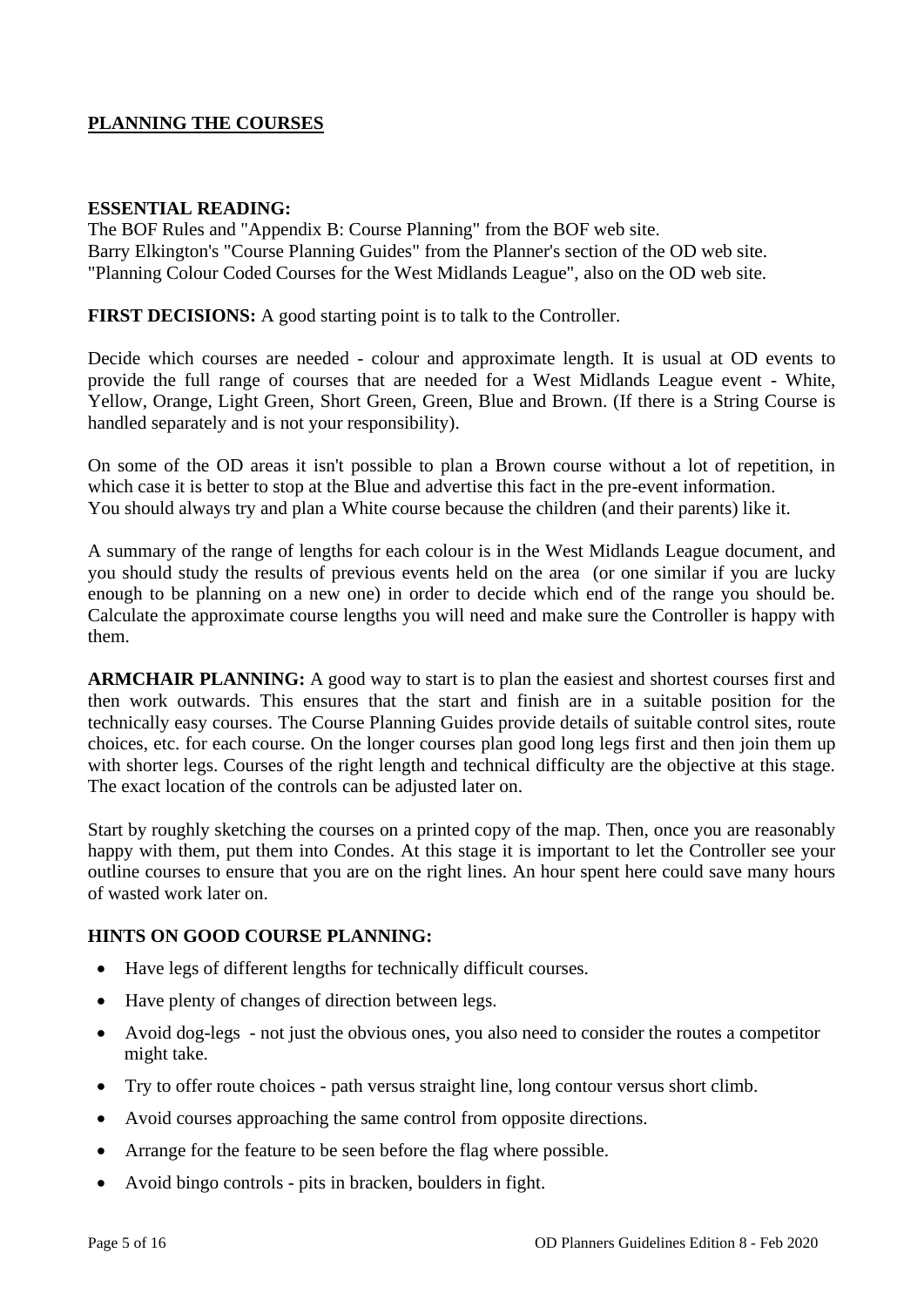- Never have similar looking control sites within 60m of each other.
- Avoid fight nobody likes it.
- Never place a control site in a dubious area of the map.
- Don't tempt competitors to cheat by crossing out-of-bounds areas.

**COURSE LENGTHS AND CLIMB:** The length of the course is the straight line distance from the start, through each control, and including the run-in to the finish. However, if a competitor could not possibly follow the straight line route (e.g. because of an out-of-bounds area or a lake) then measure round these obstacles.

The climb on the course is that which would have to be done when following the straight line route along which the length of the course was measured.

Courses that have more then 29 controls may not be suitable for competitors with older or hired SI cards and are best avoided. If you need a course with more controls, you will need to get the planner to obtain suitable SI cards for hire at the event.

**MARKING THE CONTROL SITES**: When you have armchair planned your courses go out to the woods and use half-inch PVC tape to mark the control sites. Use a colour that is easy to see (such as bright blue), and make them easy to see by attaching them so as to leave a tail rather than just a ring round a branch. Make a note of the position of the tape e.g. ground level, eye level, on the holly bush; and what the control description will be. This will form the basis of your 'controls list', which is essential when it comes to later checking.

At this point you may find some intended control sites are unsuitable, requiring selection of another site nearby, or possibly a return to the armchair for a rethink and a return to the woods at a later date.

**MAP CORRECTIONS:** When you are out checking the control sites look out for any changes to the area which will need to be passed on to the mapper so that he can make corrections to the map. However, there is no need to mark on all the minor seasonal paths as these make the map cluttered and confusing and can actually make the orienteering more difficult. Don't expect the map to be perfect. Areas change all the time, so just worry about the major changes.

**TAPED ROUTES:** These may be needed for certain compulsory routes, at crossing points, or to indicate Out-of-Bounds or dangerous areas. Mark these on your map as you are checking the control sites.

**ALLOCATING CONTROL CODES:** Find out what control codes are available from the equipment officer (Graham Urquhart). Control codes should be allocated to control sites in such a way that the competitor is unlikely to mispunch by mistake, and that finding one control code does not help find another.

- Controls close together on the ground should have very different control codes e.g. 134 & 168, not 134 & 143.
- Do not have a sequence of numbers on one course.
- Do not allocate consecutive numbers, or all those ending in the same digit, into one block of forest.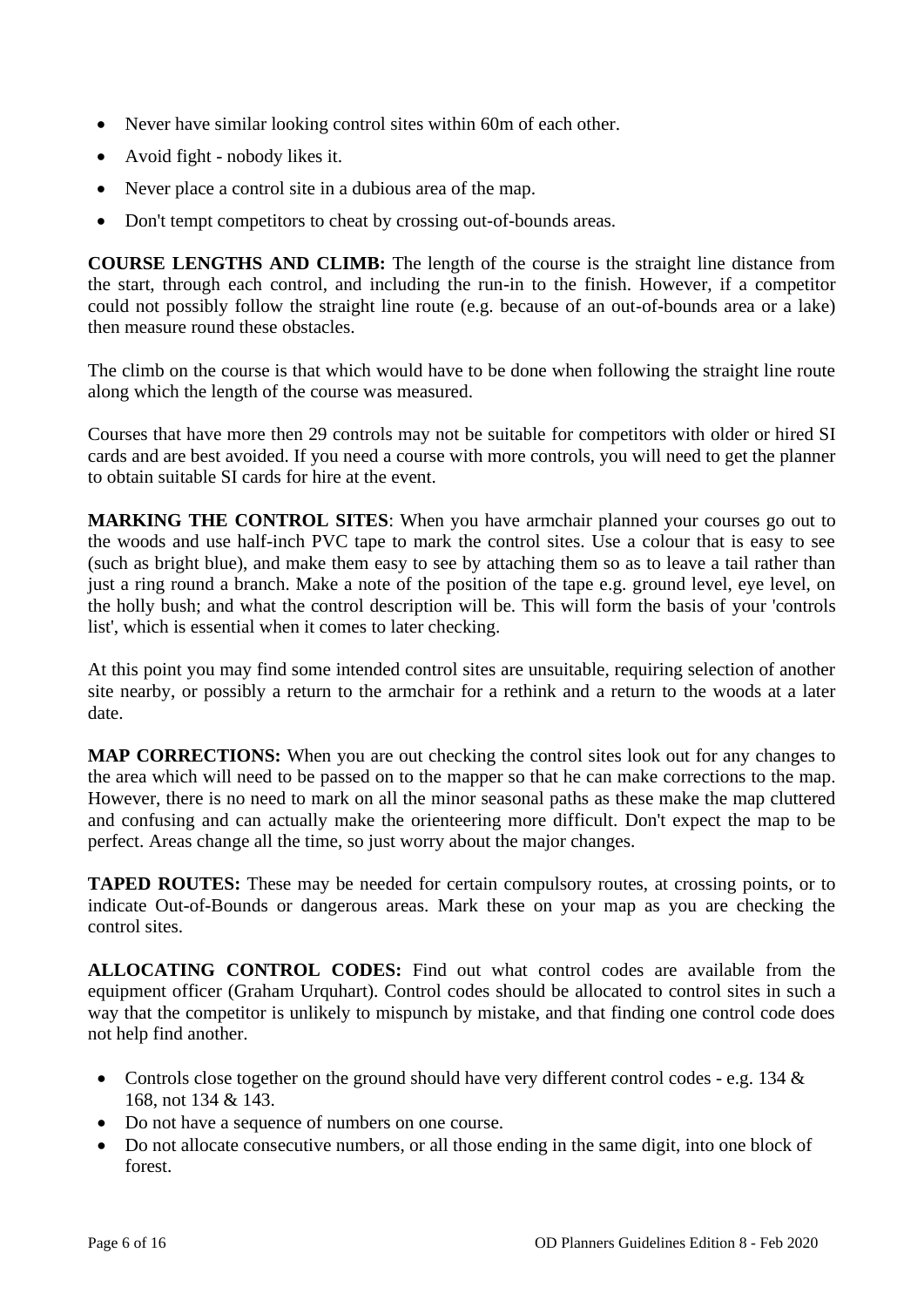There is normally only control unit needed at any control site. However, you may want to put two units at the last control site if it is common to all the courses, in which case you need to use one of the control codes for which the club has two units. This is generally not required when touch free punching is enabled unless the expected number of punches at a site is over 400.

**CONTROLLER'S CHECK:** When you have decided on all your courses and tagged all the control sites send the Controller the OCAD map file and your Condes file.

The Controller will then check all the control sites to ensure the tags are in the right place. He can also provide a second opinion on the courses, pointing out if there are areas where they might be improved. (The Controller should make it clear whether any comments are merely suggestions for your consideration, or whether they are requirements, which must be complied with. In cases of disagreement over matters of compliance with the rules, fairness and safety, the views of the Controller should generally prevail.)

Following the Controller's check you should make any revisions that are felt necessary and repeat the process until you are both happy with all of the courses, the control descriptions, and the locations of the control sites.

#### **USEFUL HINTS:**

- If you get stuck with the planning put the maps away for a few days and come back to it with a fresh mind.
- The Condes files generated during the planning process should always have version numbers and be dated so that you don't accidentally go back and use the wrong file. It also means that when you are talking to the Controller you are both looking at the same version of the courses.
- If you move or discard any control sites, make sure that you remove the old tag. If you don't then you can be sure that a competitor will find it and assume that the control has been stolen.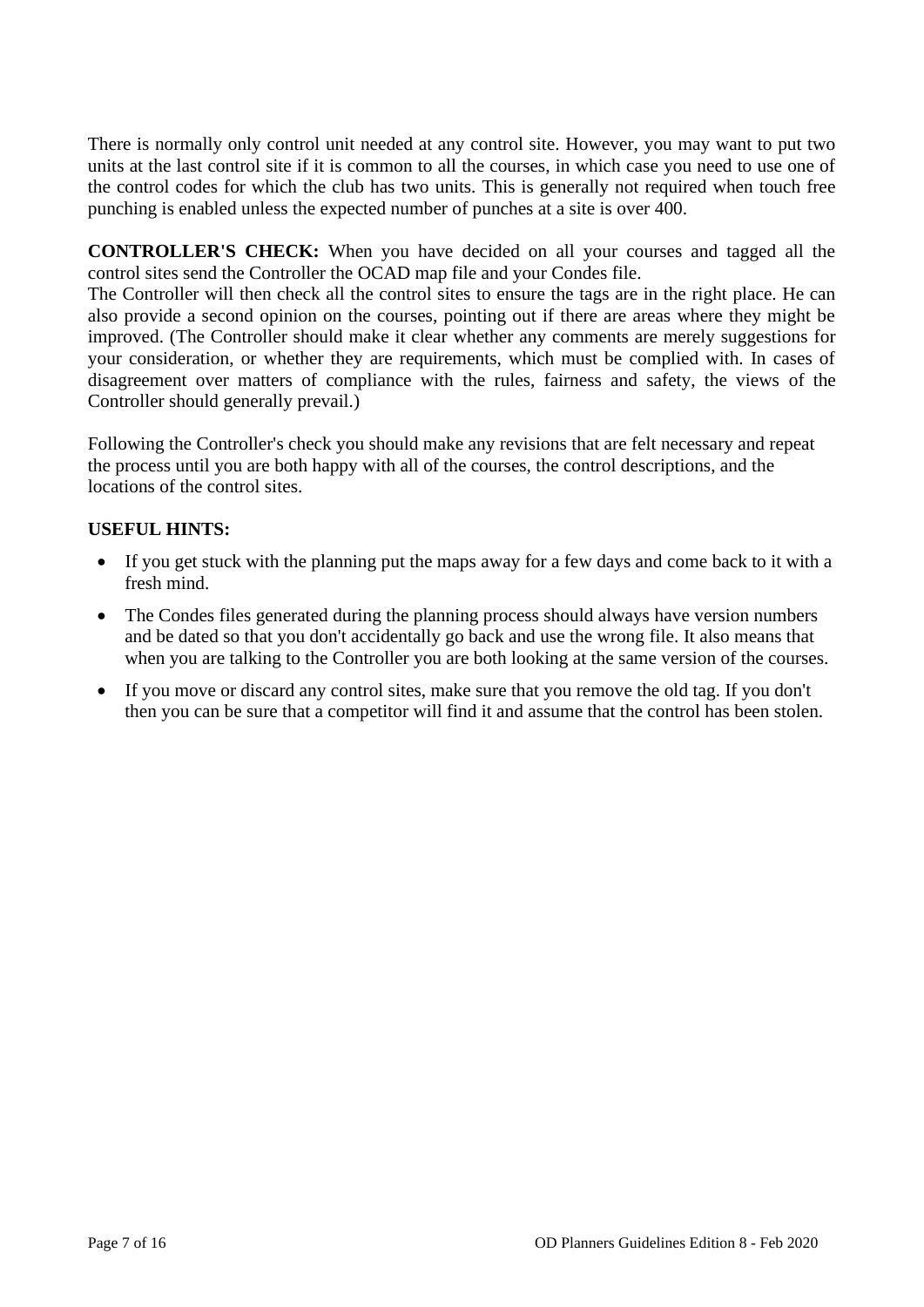## **PREPARATION BEFORE THE EVENT**

**EQUIPMENT:** Make a list of all the equipment you need and tick it off as you acquire it - the list at the back of these notes forms a good starting point.

Contact the club equipment officers (Graham & Liz Urquhart) to make sure that they have everything you need. Arrange to collect it a couple of weeks before the event so that there is time to check it over and sort out any problems, mend things, etc. Controls will be set to the right time FOR THE EVENT when issued, taking summer time into account

**INFORMATION FOR THE ORGANISER:** The Organiser will need the following information to make the signs for the registration area and create the event information sheet that is handed out when competitors arrive. For each course its colour, length, climb, number of controls, and if it is a two part course with the maps printed back to back. The sooner you can give this to him, or her, the better.

**INFORMATION FOR THE RESULTS TEAM:** The Results Lea will need the course details exported from Condes as IOF XML in order to create the event in the results system. This should be emails as soon as the courses are final. The sooner you can give this to him, or her, the better.

**RISK ASSESSMENT:** You will need to help the Organiser complete this document before the event takes place to make sure you have reviewed the safety aspects of the event with regard to the course and the competition area. For example: road crossings, dangerous crags, rivers or ponds. Outline Risk Assessment Forms can be found on the OD website, but in every case the Organiser should personalise it for the specific event they are responsible for.

**PHYSICAL THINGS TO GET TO THE ORGANISER:** Make arrangements to get the maps and loose control descriptions to the Organiser, preferably a couple of days before the event.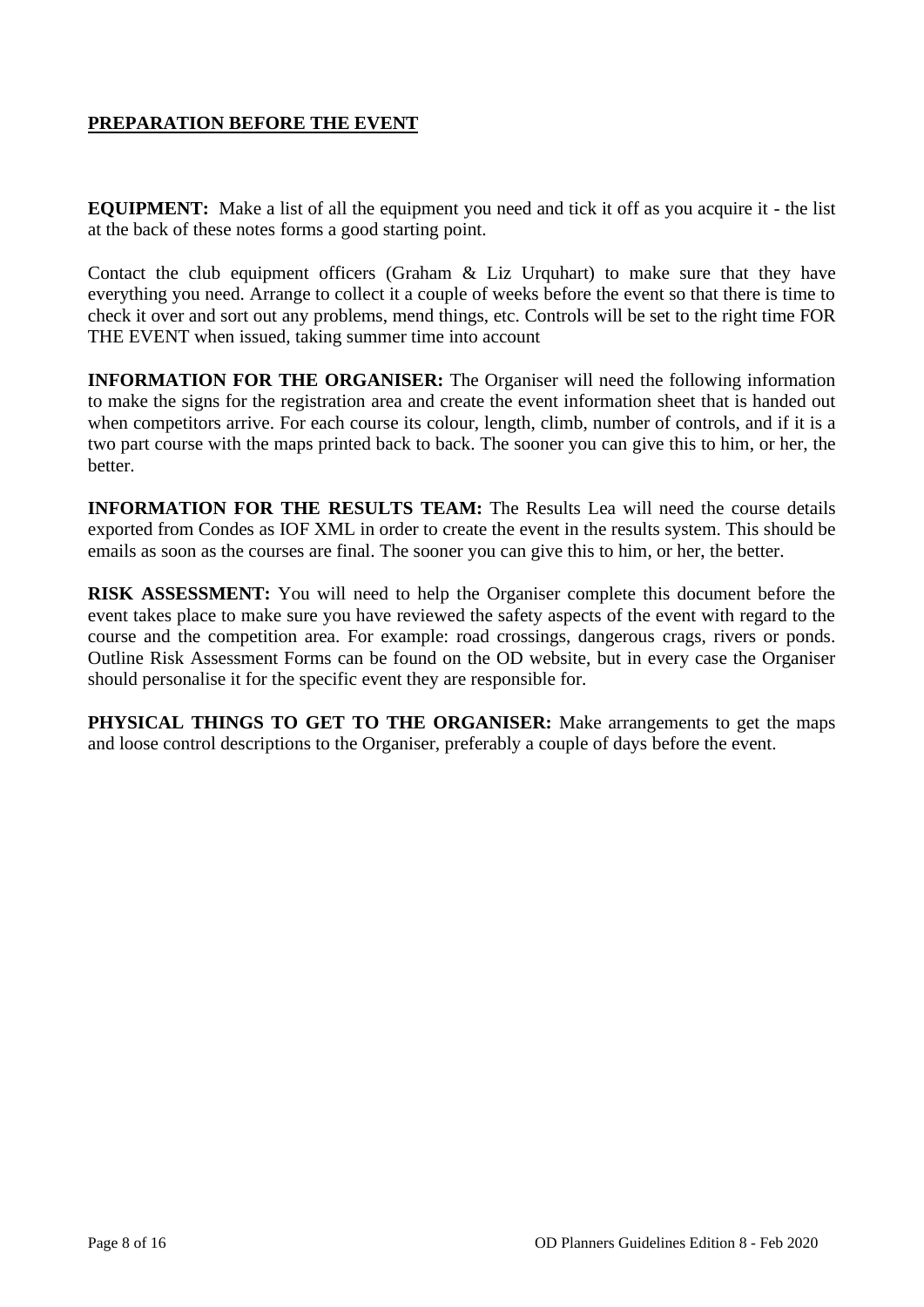### **PRODUCING THE MAPS and CONTROL DESCRIPTIONS**

**MAPS:** Use the OCAD map as the base for the Condes file. As well as the courses you will need to put on any Out-of-Bounds areas, crossing points, taped routes, etc. Also, divert the straight lines to go round uncrossable areas (out-of-bounds, lakes, etc).

**CONTROL DESCRIPTIONS:** These are your responsibility and are covered in detail in Rule 8 and Appendix 1 of the BOF Rules and Guidelines. There are standards for the control descriptions and you will automatically get most of this correct if you use Condes for planning the courses. The choice of using text or pictorial descriptions is usually left to the Planner.

 Top line = COLOUR 2nd line = length, climb and number of controls (climb can be ignored if it is insignificant).

The top description line states the location of the Start banner.

Each control description line then consists of:

Control number, control code, control description.

and each control description =

- Which feature if there is more than one feature of the same type in the circle e.g. West pit.
- Main feature on which the control is sited, as represented on the map.
- Dimension of feature if required e.g. 10m x 20m.
- Position on feature if required e.g. east corner.

So, for example, valid control descriptions are:

 Middle crag foot. West clearing, east edge. Large depression, 10m x 10m.

Additional instructions can be included in the control descriptions. e.g. use marked crossing point; take care crossing road; follow taped route.

The final description line gives the nature of the route from the final control to the Finish.

At the bottom put the course closing time, and that everyone should report to the Finish, even if they retire.

The Controller will want to check the control descriptions once they are finalised to ensure there are no mistakes. Do not print any loose control descriptions until after the Controller has checked them.

Decide how many maps of each course are needed after talking to the club fixtures secretary (Bob Brandon) or Chairman (Liz Phillips) to find out expected numbers at the event. If you are uncertain, then play safe and err slightly on the high side.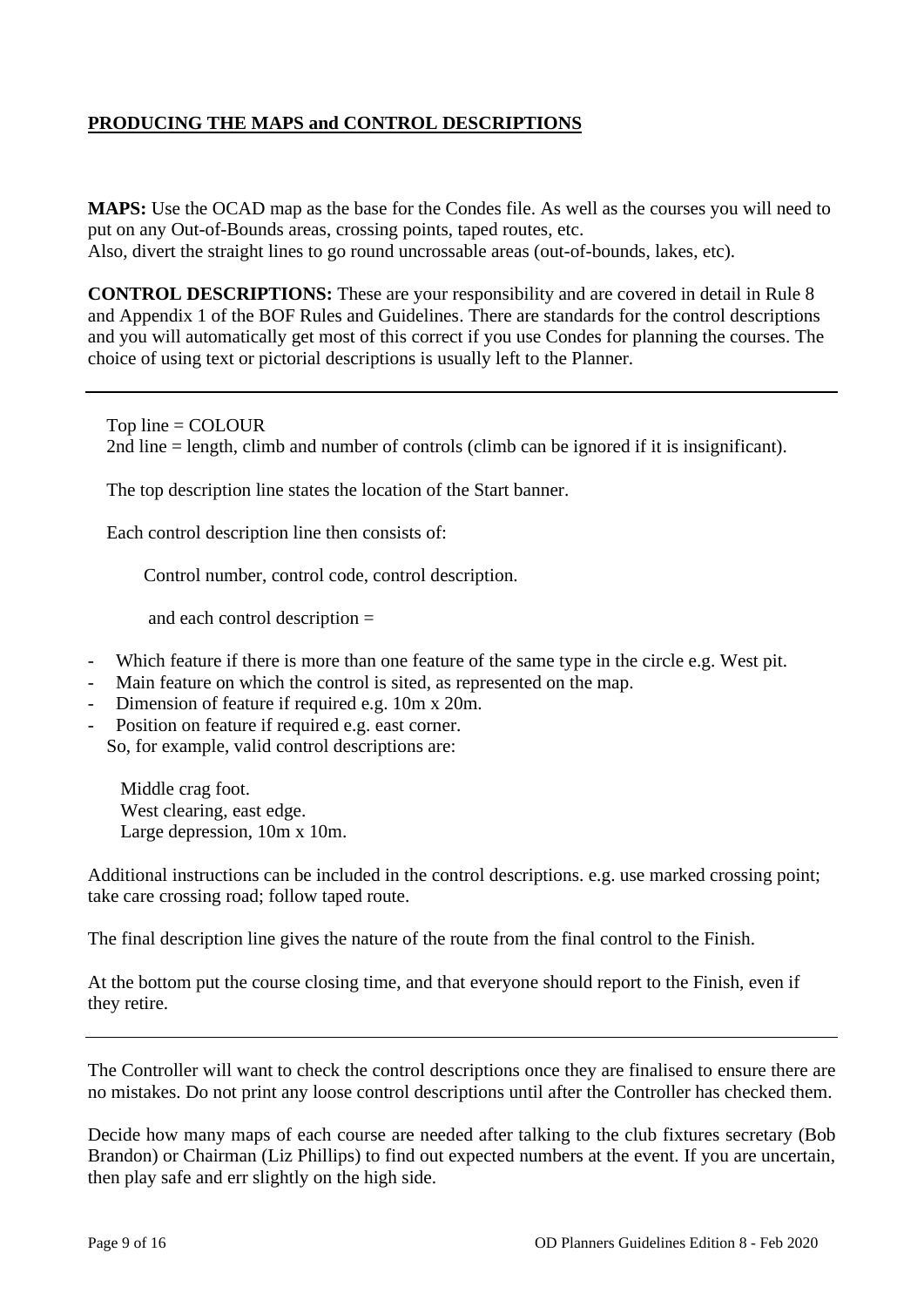#### **BANNERS AND SI UNITS**

**PUTTING OUT BANNERS AND SI UNITS:** If you are walking round a typical OD area then you may only be able to put out ten to twelve controls per hour. You should plan to complete putting out the controls at least an hour before the first start time so that you have a good safety margin and the Controller has time to finish checking them. This usually means that you will either have to put some of the controls out the day before (if the area is suitable), or get someone to help you on the day of the event.

Agree with the Controller what time and in which order you are going to put out the controls. Once this is agreed it is vital that you adhere to it, as otherwise the Controller may not be able to check them all.

All SI units (including Start, finish, Check and Clear) must be cleared by the planner before the event, using a purple SI Clear Backup card.

Before the event sort out the SI units into the sequence they will be put out in and put them into groups. This will save a lot of time on the day and should ensure you put out the correct number of controls.

**PLACEMENT AND VISIBILITY OF THE BANNER:** The rule is that the banner should be clearly visible once the correct part of the feature has been found.

#### **Do not hide the controls!**

A good rule of thumb is that either the feature or the banner should be visible when within 10% of the distance from the nearest sensible attack point. i.e. if the attack point is 100m away, either the feature or banner must be visible if you are within 10 metres of it. This is particularly true of pits and small depressions, and don't put the banners in the bottom of these even if the banner is visible. Early competitors will soon flatten the banners (accidentally of course) turning them into bingo controls.

Each control should be placed on a stake, the banner and a backup pin punch hung from the hook on the stake. The control must be punched either now or at a later check before the event starts to turn it on. This can be done up to 12 hours before the end of the event.

**TAPE FROM THE LAST CONTROL(S) TO THE FINISH:** This should be the Organiser's responsibility once you have told him what you want - as little as is needed to make sure people go where you want them to.

**MISSING BANNERS/SI UNITS:** Unfortunately, this sometimes happens during an event. Make sure you have a supply of SI units, stakes, pin punches and banners. To put out a replacement control, tape over where the number would be and write the missing number on the tape as a temporary replacement.

You should use gripples to tie vulnerable controls to solid objects if this is necessary. The gripple wire passes through the small hole away from the punching are of the control and passes down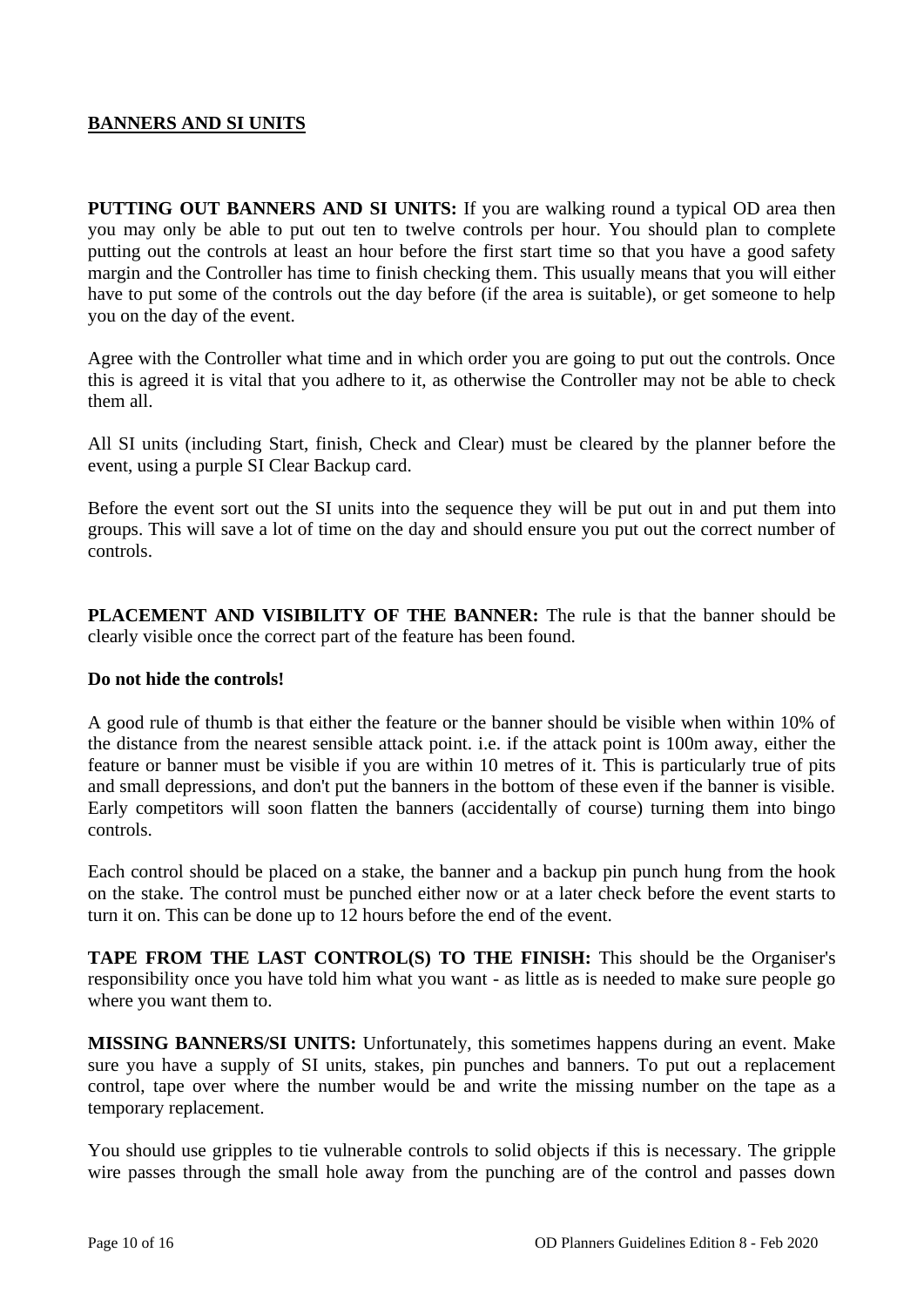through the stake. If you are in an area noted for banner stealing then try and persuade one or two people to act as a patrol around the woods, especially towards the end of the event.

**COLLECTING THEM IN AGAIN AFTERWARDS:** Mark up three or four maps beforehand with groups of controls close together, each control appearing on one of the maps. When the controls need collecting, give each collector a map and ask him or her just to bring in just those banners indicated on his or her map. (Also remind them to collect the bits of PVC tape at the same time.) This should enable you to get all the controls in very quickly.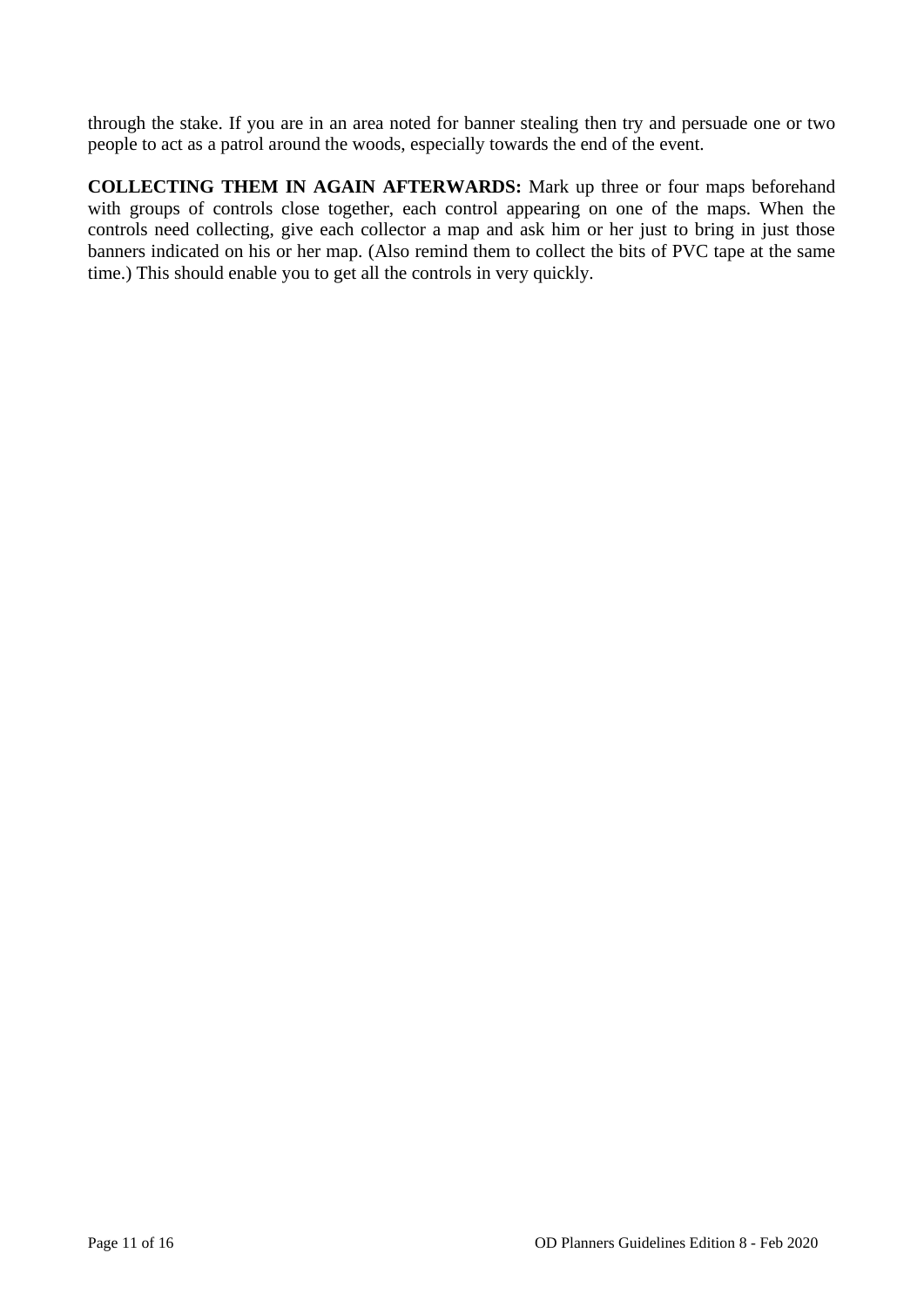# **ON THE DAY**

**FOOD AND CLOTHING:** This will be a long day. Make sure that you have plenty of food, hot drinks and warm clothes.

**PUTTING THE BANNERS AND SI UNITS OUT:** Controls should be vertical, with the banners hung over the top so that the cane comes up the middle.

There is normally only one SI unit needed at any control site.

It is also usual to have two Start and two Finish controls in case one fails.

You will need to pass the Clear and Check boxes and stakes you have prepared to the Organiser to place before the Start.

**ALL CONTROLS MAP:** Provide one of these for the download tent. This will help if any problems arise with competitors who have mispunched, as they can be shown which control they actually found.

**TAPES:** Put out any tapes needed for marked routes, at crossing points, or to indicate Out-of-Bounds or dangerous areas.

**START THE EVENT:** Once both yourself and the Controller are happy that all the controls are out you should confirm with the Organiser that you are now happy for the event to proceed. No one should have been allowed to start before you have done this.

You (or an assistant) should then remain in contact with the Organiser and finish officials for the duration of the event to handle any problems, e.g. controls reported missing; and to ask competitors what they thought of the courses.

**MISSING BANNERS/SI UNITS:** Unfortunately this sometimes happens during an event. Make sure you have a supply of spare SI units, stakes, pin punches and banners. To put out a replacement control, tape over where the number is and write the missing number on the tape as a temporary replacement. Let the results team know the number of the control used and the number of the control it replaces.

**COLLECTING CONTROLS:** Assuming you have marked up three or four maps beforehand when the controls need collecting, give each collector a map and ask him or her just to bring in just those banners on his or her map. (Also remind them to collect the bits of PVC tape at the same time.) This should enable you to get all the controls in very quickly.

Check that all the banners and SI units have been collected by laying them out in order. It is surprising how easy it is for one of the control collectors to miss or drop one.

All the controls must be turned off using the purple "Service Off" SI card when they have all been collected in and checked.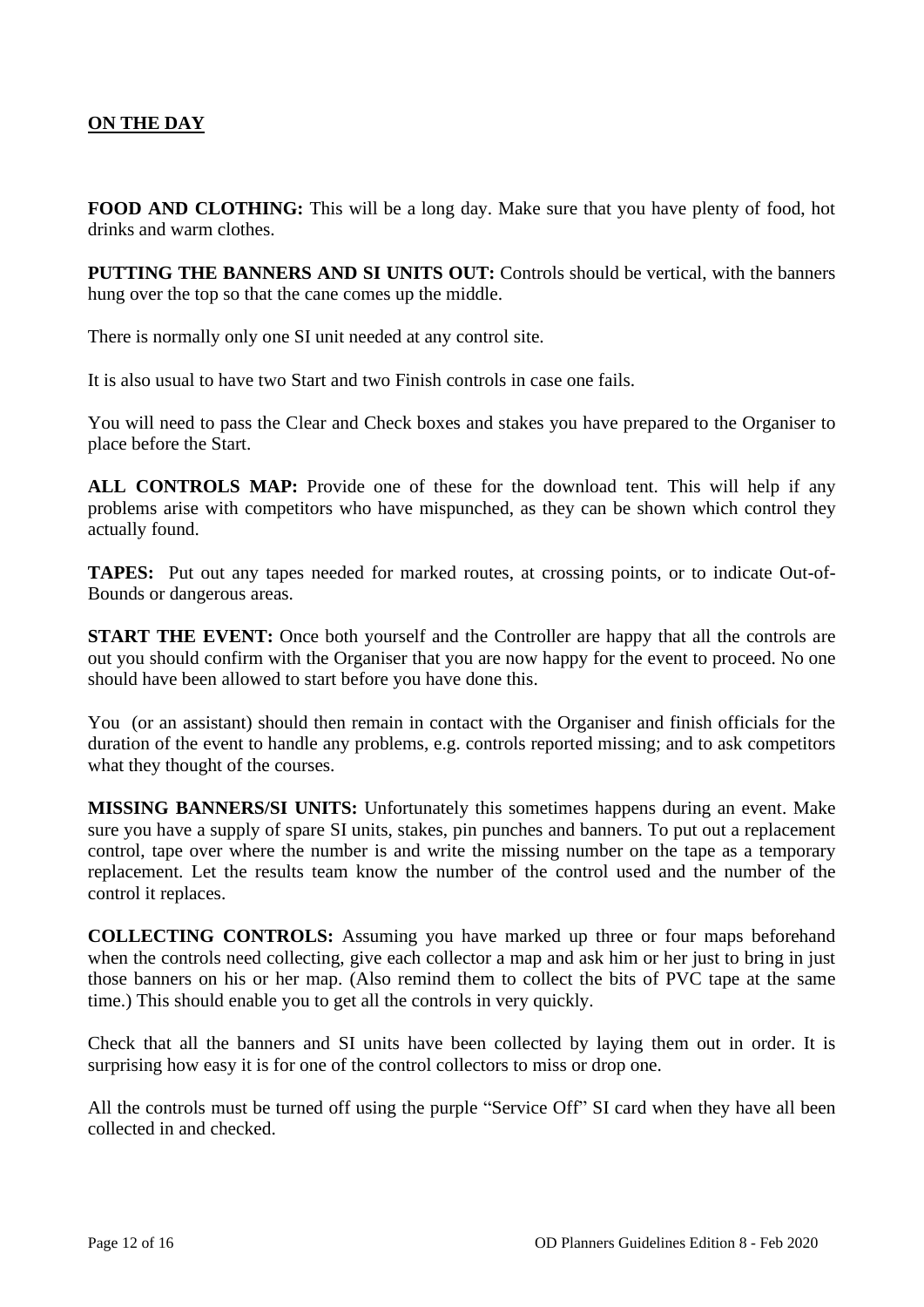Also check that any tapes used for marked routes, at crossing points, or to indicate Out-of-Bounds or dangerous areas, have been collected.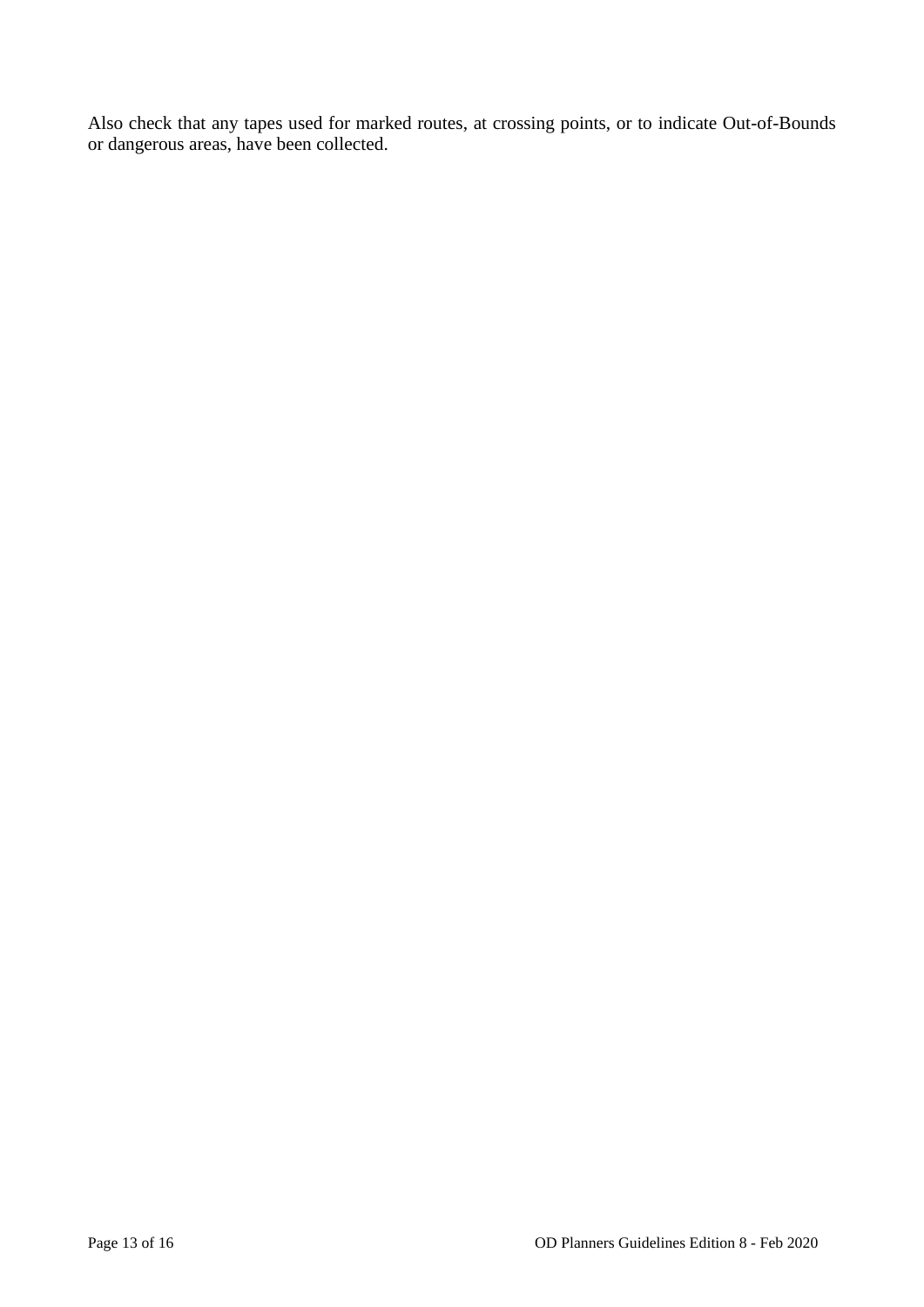## **AFTER THE EVENT**

**PLANNER'S COMMENTS:** Please write these very soon after the event (some people even write part of it beforehand) and get them to the Organiser as soon as possible as this helps with speedy publication on the web site.

**PLANNER'S EXPENSES:** Preferably get these from the Organiser on the day of the event or soon after. If you fail, then go cap-in-hand to the club treasurer.

**RETURN EQUIPMENT:** Clean and sort the equipment and arrange to return it to the equipment officer as soon as possible after the event, along with a note of what has been broken, lost and stolen.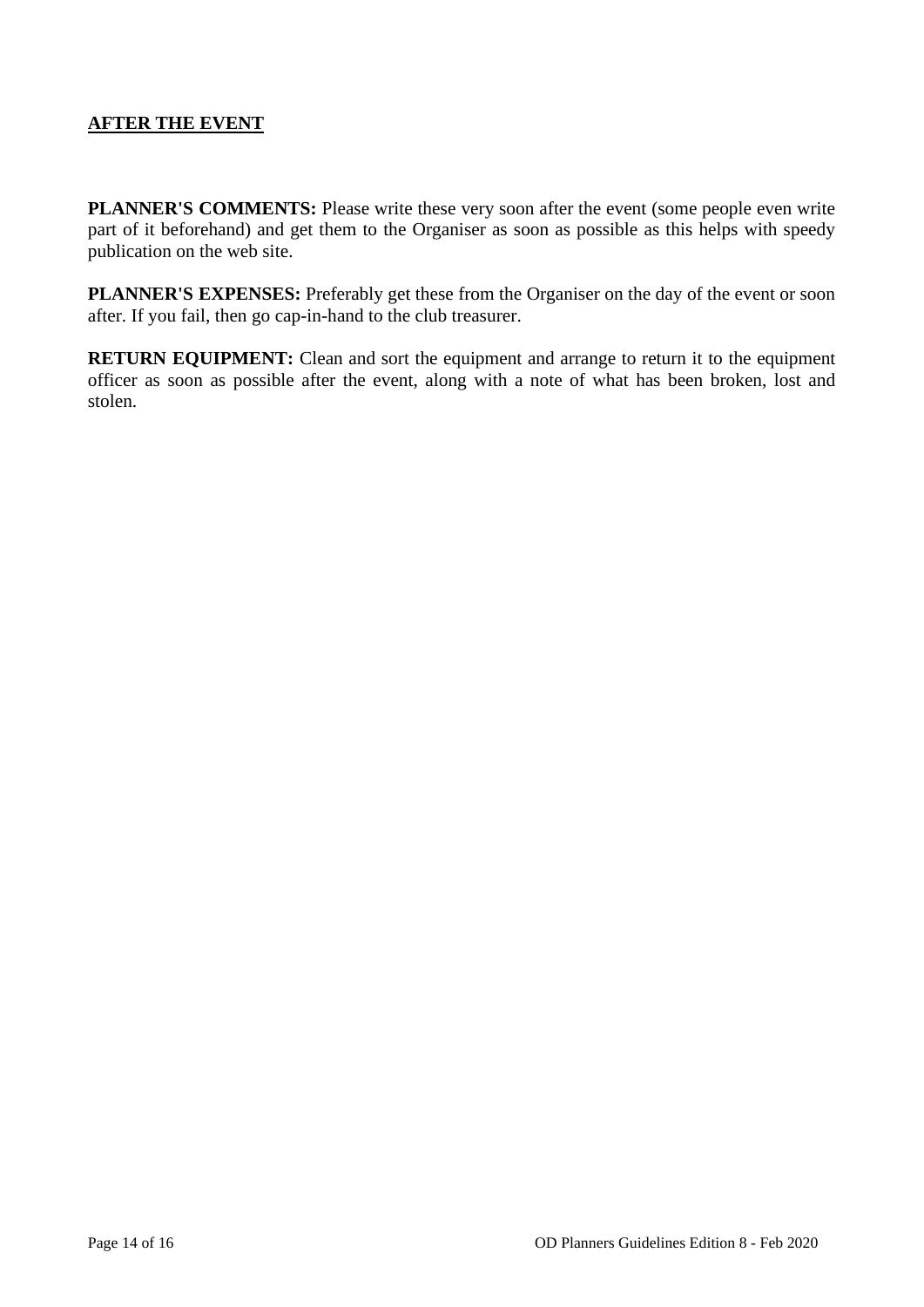### **PLANNER'S LIST OF EQUIPMENT**

- Latest versions of the relevant BOF Rules and Guidelines
- Barry Elkington's "Course Planning Guides"
- "Planning Colour Coded Courses for the West Midlands League"
- OCAD map file of the area
- Condes software
- Blue 1/2 inch PVC tape
- SI units (including spares)
- Banners (including spares)
- Control Stakes (including spares)
- Pin Punches (including spares)
- String, scissors, selotape
- White electrical tape and thick black pen
- Stakes and Tape for Out-of-Bounds areas